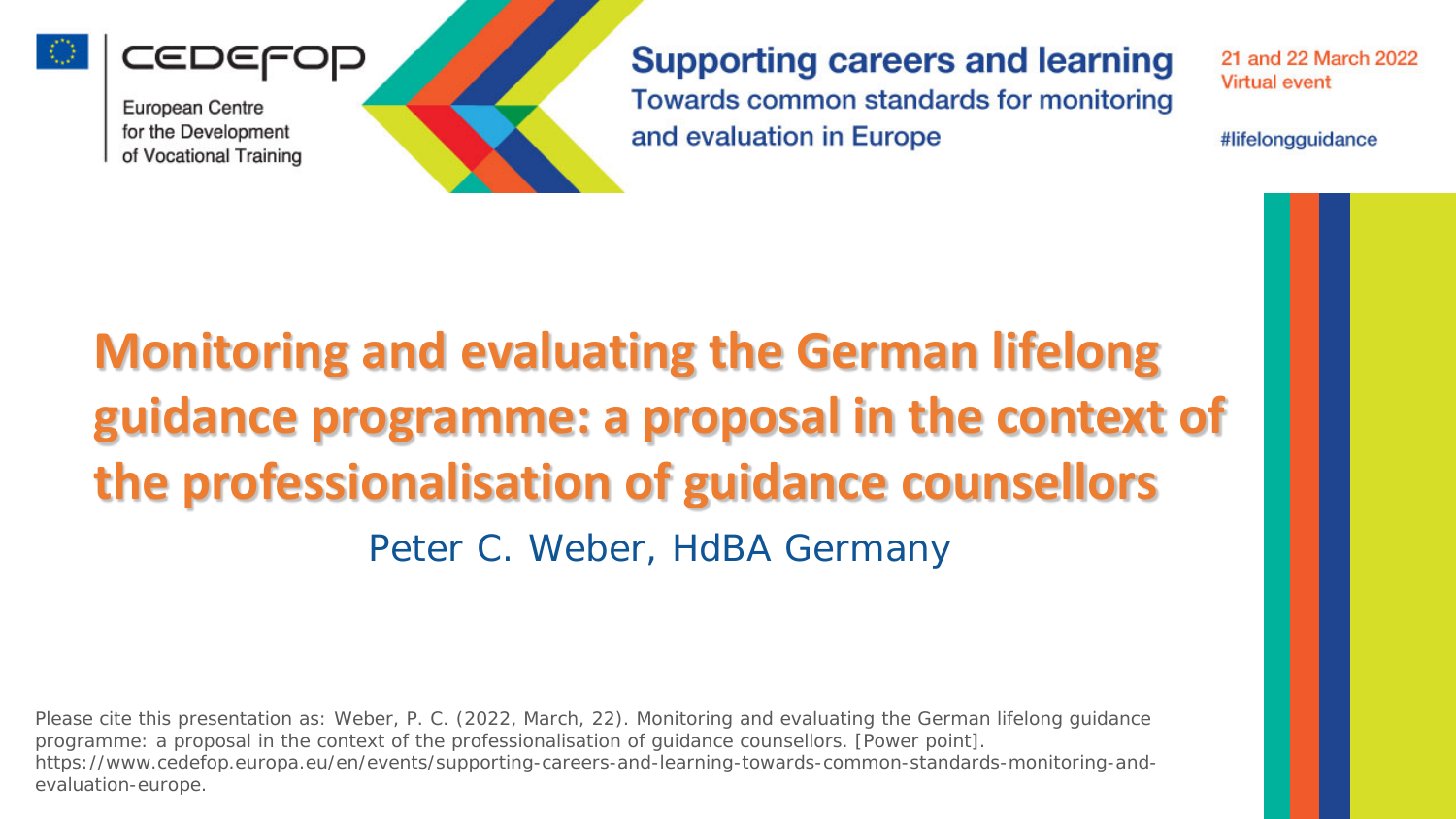

#### **Supporting careers and learning**

Towards common standards for monitoring and evaluation in Europe

21 and 22 March 2022 **Virtual event** 

#lifelongguidance

### **Context and Aim**

#### **Context:**

- **- Continuing development of LLG since last 15 years**
- **- Early stage of implementation of quality standards and monitoring**
- **- New achievements in professionalisation of CMC professionals in FEA**
- **- Monitoring of LLG in FEA by the "guidance index"**

#### **Aim:**

- **- Developing a new concept to monitor the professional guidance service**
- **- Discussing the methodological approach and challenges**

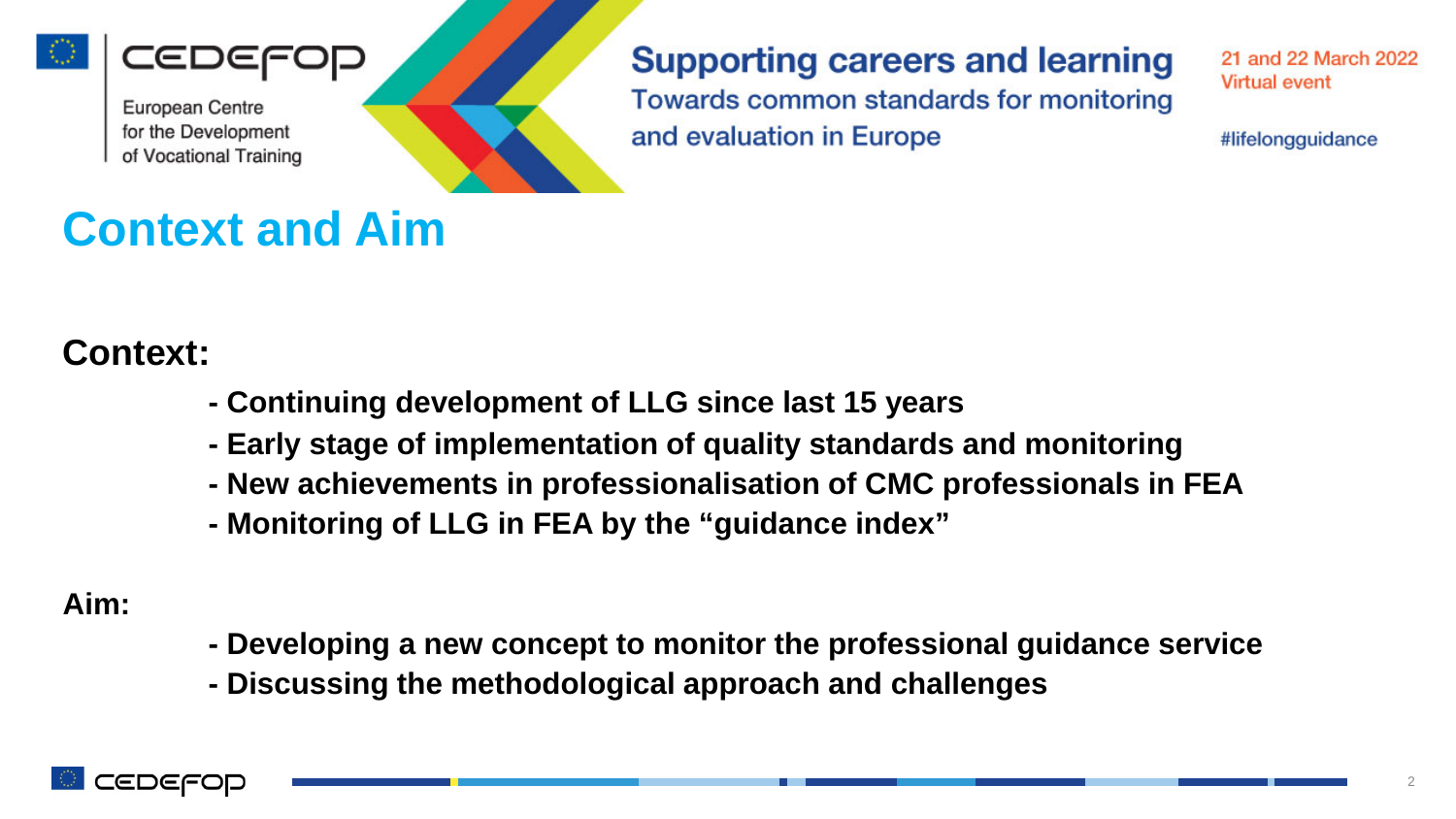

**Supporting careers and learning** Towards common standards for monitoring and evaluation in Europe

21 and 22 March 2022 **Virtual event** 

#lifelongguidance

### **Quality Standards in Germany (3)**

- − **Quality Standards set a context that favours for developing monitoring systems**
- − **Quality Standards for Germany are developed, but not underlaid with quantitative benchmarks**
- − **The very heterogenous field of Guidance in Germany (providers, policy) is relied to voluntarism rather than regulation**
- − **Some federal states have established standards** *or* **monitoring (but not outcome oriented monitoring)**

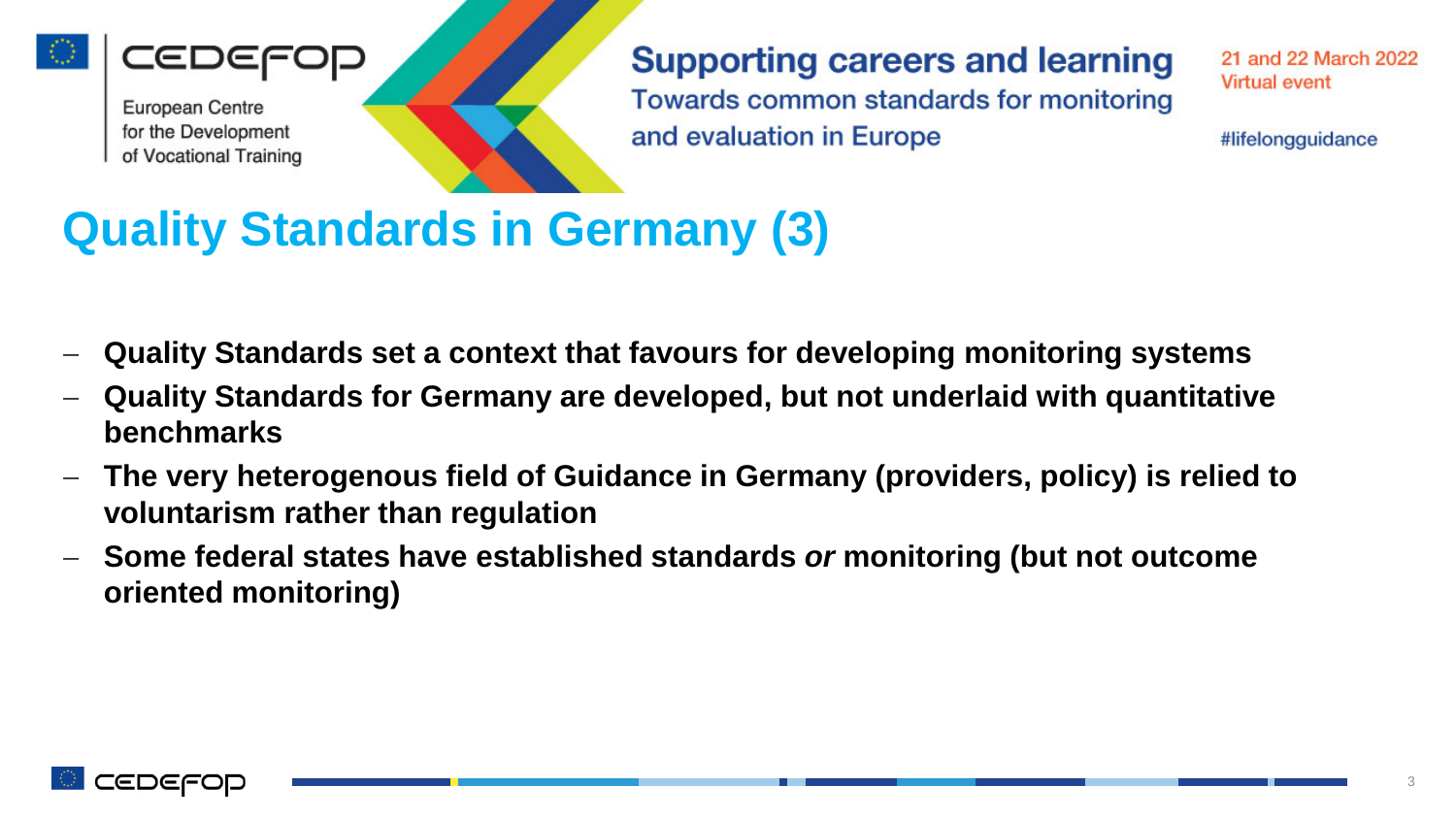

**Supporting careers and learning** Towards common standards for monitoring and evaluation in Europe

21 and 22 March 2022 **Virtual event** 

#lifelongguidance

# **LLG in Federal Employment Agency (4)**

#### - **FEA offers today a wide range of lifelong guidance services (since 2019)**

- Along entire educational and employment biography
- Preventive, easy accessible, diverse and professionally sound
- FEA fulfils its legal mandate to young people and adults (BA, 2019, p. 8)

#### - **The service is organisationally divided into offers for different targets**

- Young people: career orientation, career education, career choice, vocational integration
- Adults: occupational situation, development of labour market, qualification, career change, re-entering labour-market, career planning

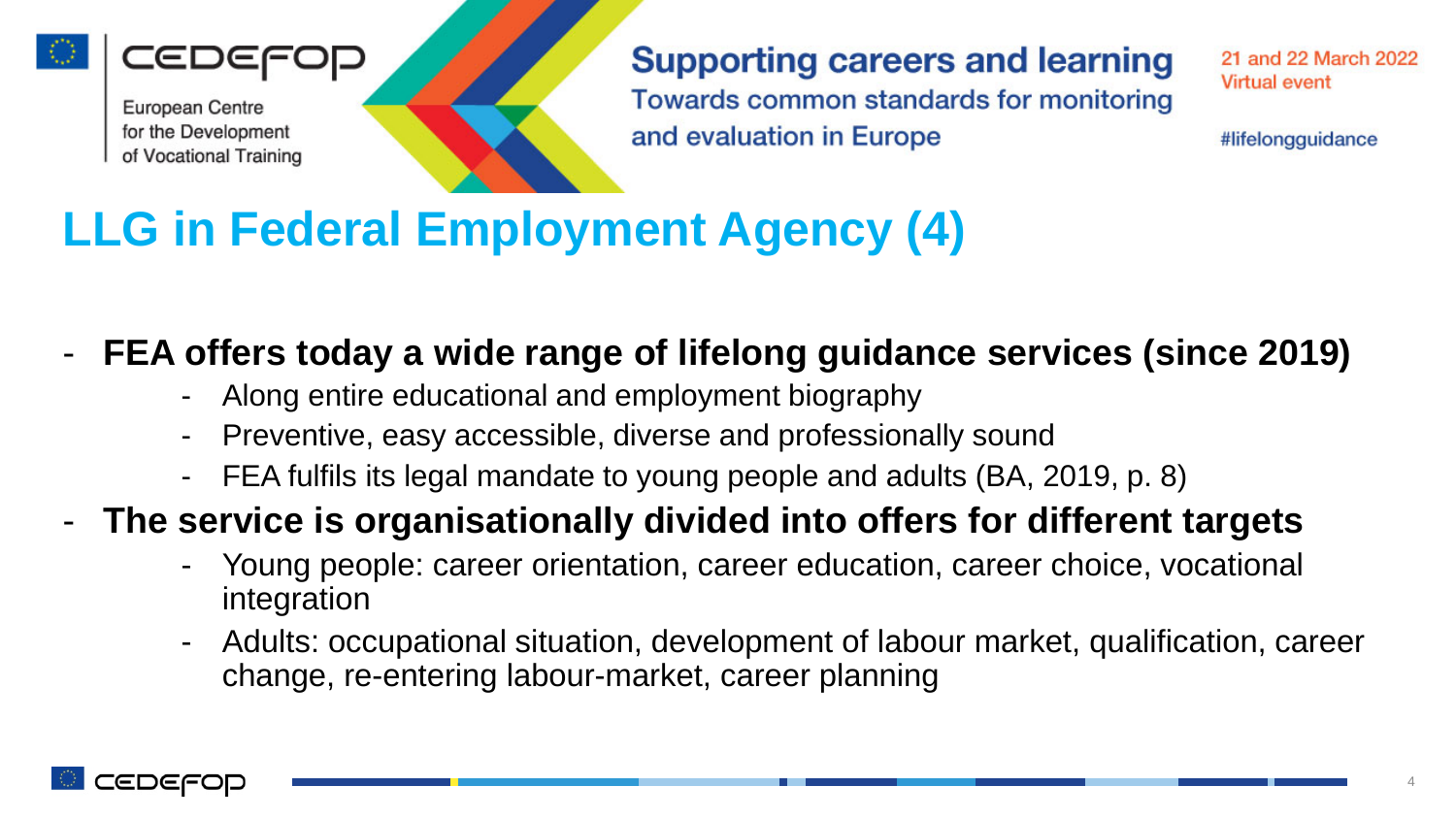

**Supporting careers and learning** Towards common standards for monitoring and evaluation in Europe

21 and 22 March 2022 **Virtual event** 

#lifelongguidance

## **FEA monitoring & indicators (5)**

- **"Guidance Index" established since 2018**
- **Aims to monitor quality and effectiveness for different FEA services**
- **Three different customer groups from app. 150 agencies are interviewed (> 100 calls per agency and year)**
- **Phone interviews for three timepoints after the intervention are conducted**
- **Data is analysed mainly in descriptive statistics**
- **Local teams get individual results in comparison with benchmarks**

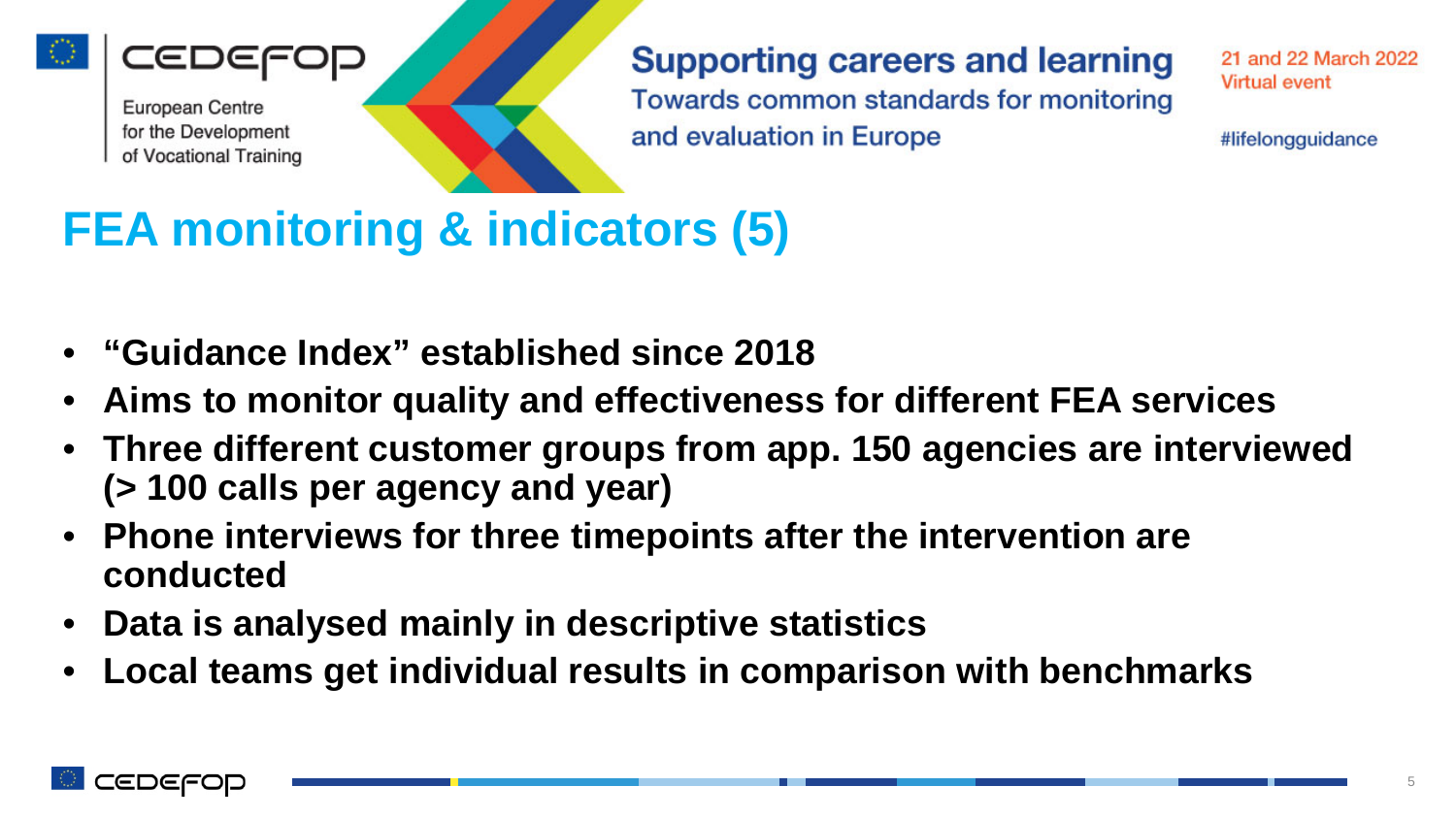





#### **Supporting careers and learning**

Towards common standards for monitoring and evaluation in Europe

21 and 22 March 2022 **Virtual event** 

#lifelongguidance

# systematic monitoring (5)



- Perception of quality
- Current situation of customer
- Perception of quality
- Effect / reported change in situation / competence / decision making
- Perception of the effect of the intervention (outputs)
- Realized changes (e.g. integration in labour, training)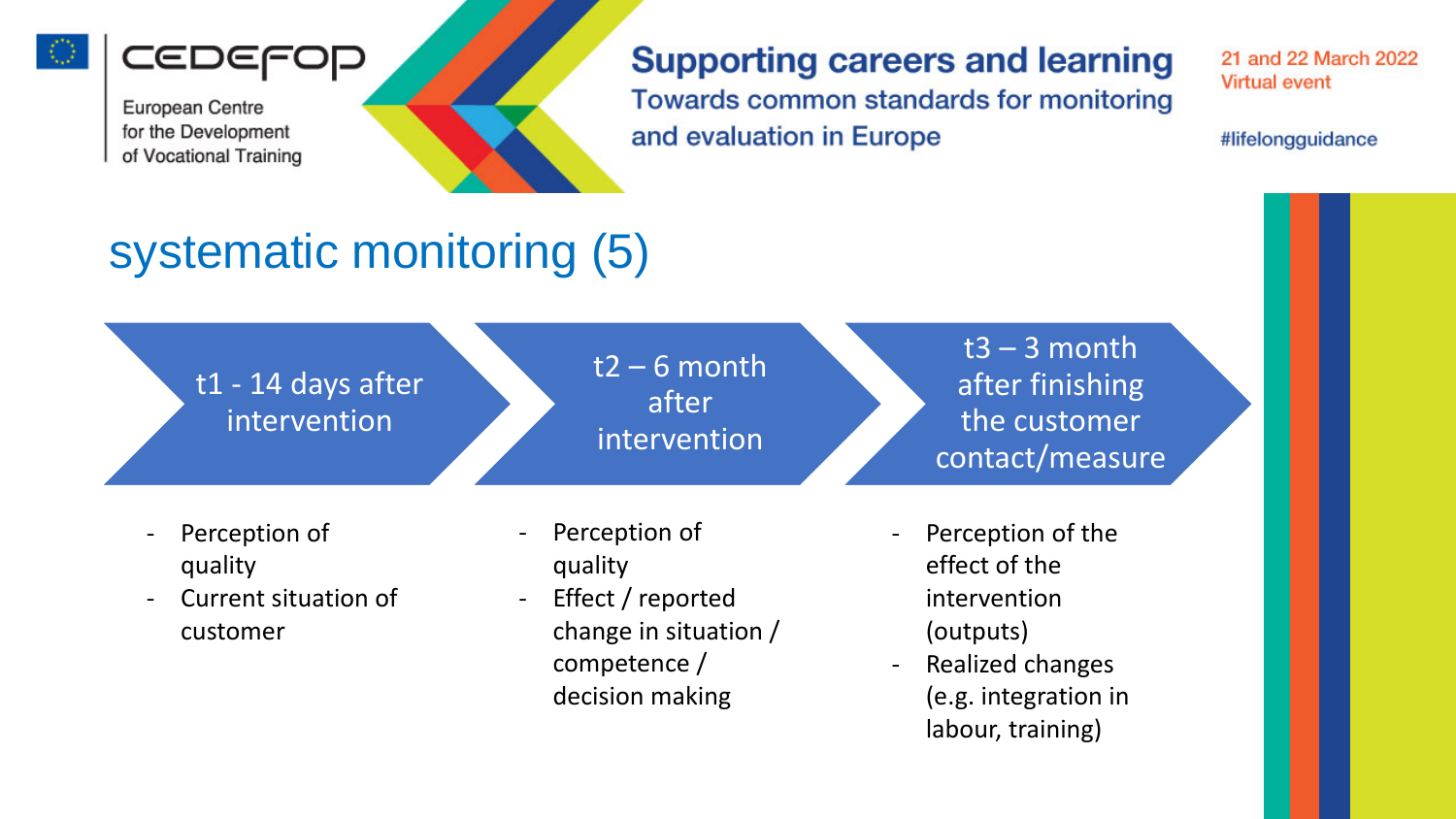





#### **Supporting careers and learning**

Towards common standards for monitoring and evaluation in Europe

21 and 22 March 2022 **Virtual event** 

#lifelongguidance

### indicators (examples) (6)



- Support from counsellor
- Comprehensive content
- Counsellors expertise

# Outcome indicators

- Clearness about next steps
- Implementation of goals
- Solutions found /established

The indicators of the survey focus on quality and the monitoring of these outputs based on a subjective rating on a scale from 1 to 4.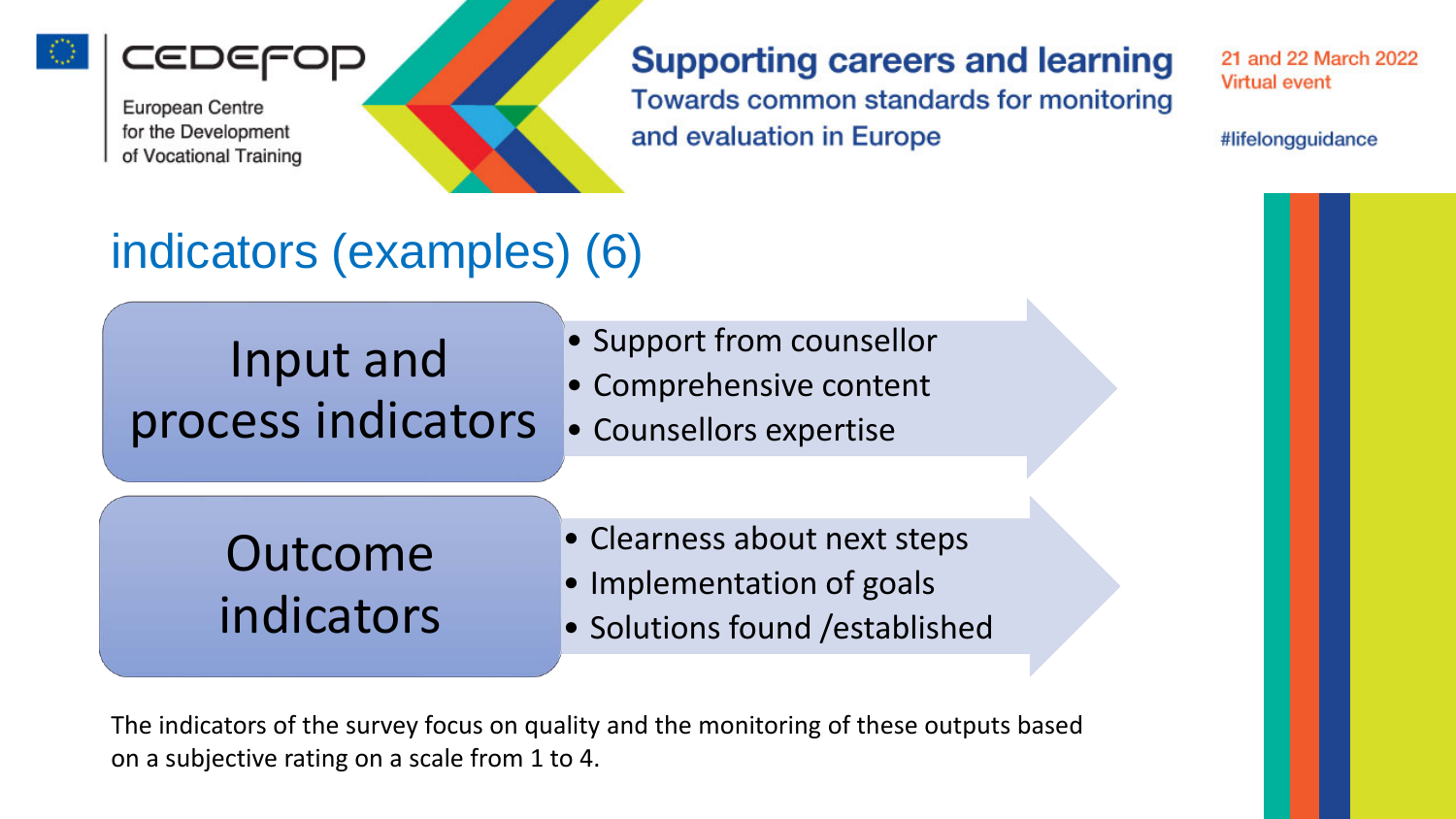

**Supporting careers and learning** Towards common standards for monitoring and evaluation in Europe

21 and 22 March 2022 **Virtual event** 

#lifelongguidance

### **Evaluation and monitoring of the "certification program"**

- **With LLG program in FEA (2019) a mandatory qualification program was established ("certification program")**
- **Participants are employees of FEA (career practitioners, working with young people, adults and/or with people with disabilities/in rehabilitation)**
- **The first module supports skills to deal with current challenges of the world of work, individual counselling and organisational aspects like networking, knowledge management and self reflection**

**Aim: improve the quality and professionalism of counselling Evaluation: The effects will be examined on different levels**

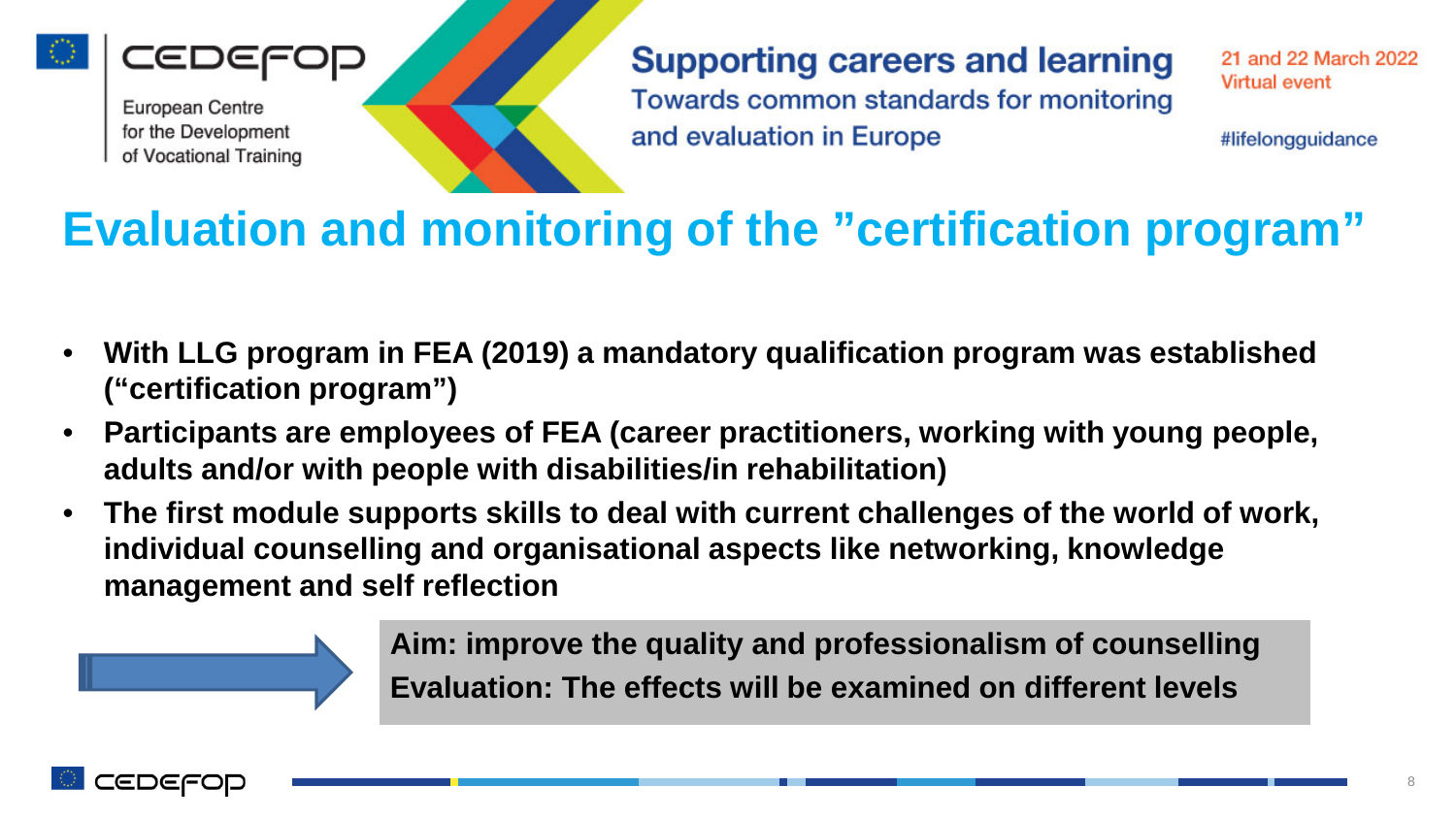



#### **Supporting careers and learning**

Towards common standards for monitoring and evaluation in Europe

21 and 22 March 2022 **Virtual event** 

#lifelongguidance

### **Evaluation levels**

| Level 3 | • Outcomes for customers (intra-<br>individual and economic outcomes) |
|---------|-----------------------------------------------------------------------|
| Level 2 | • Effect of qualification on the<br>interaction in guidance process   |
| Level 1 | • Effect of qualification on<br>professional attitude                 |
|         |                                                                       |

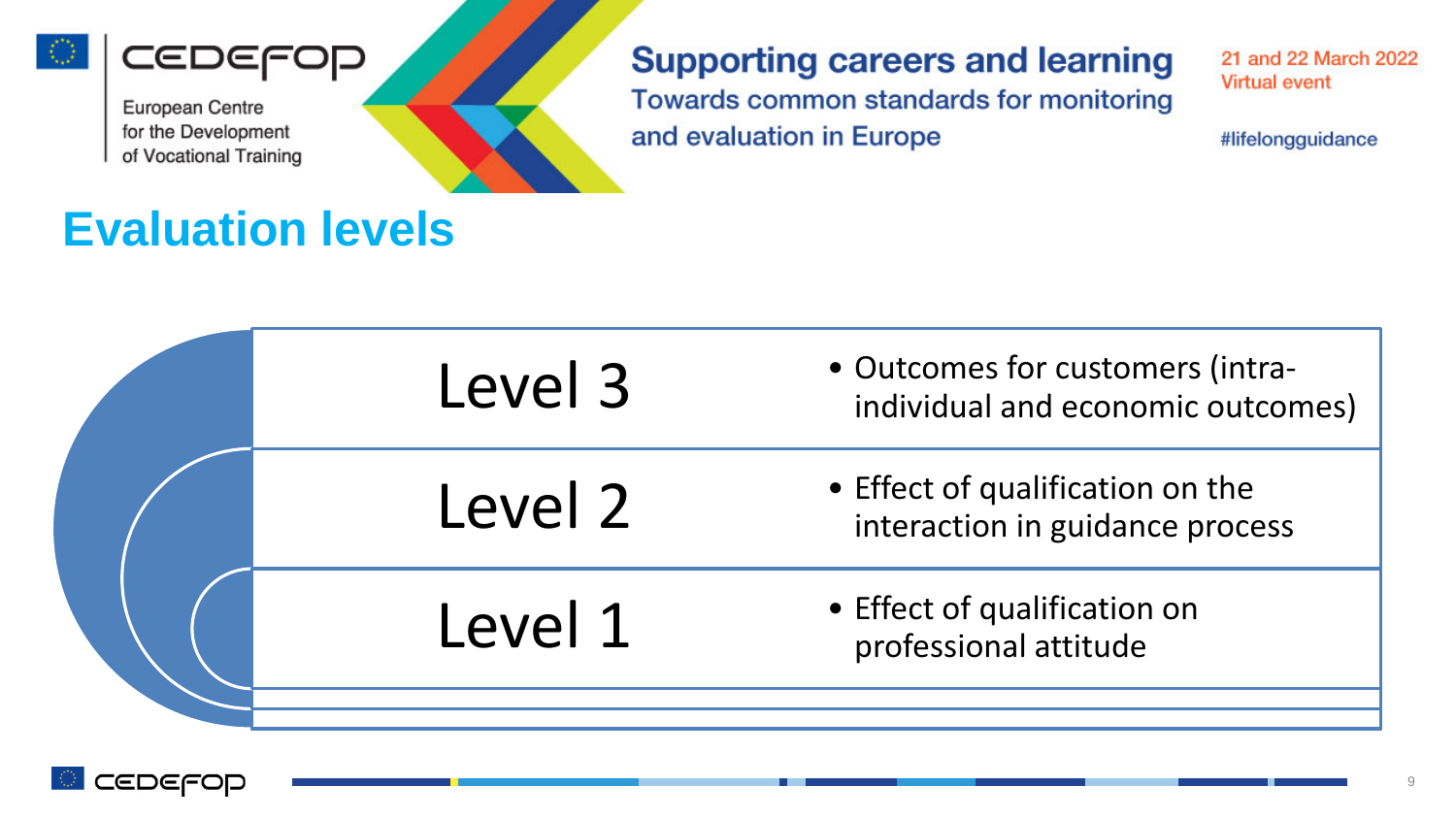



of Vocational Training

### **Supporting careers and learning**

Towards common standards for monitoring and evaluation in Europe

21 and 22 March 2022 **Virtual event** 

#lifelongguidance

### **Aims of research on level 1**

**Identification of sustainable change in terms of professionalism**

- **Are counsellors who have participated in the module EB able to design their actions professionally?**
- **Observation points, e.g.**
	- Use and research of relevant knowledge (in terms of a given problem)
	- Design activities suited to need of client and situation (relationship, process, content)
	- Observing and reflection of own activities
	- Engagement in collegial exchange

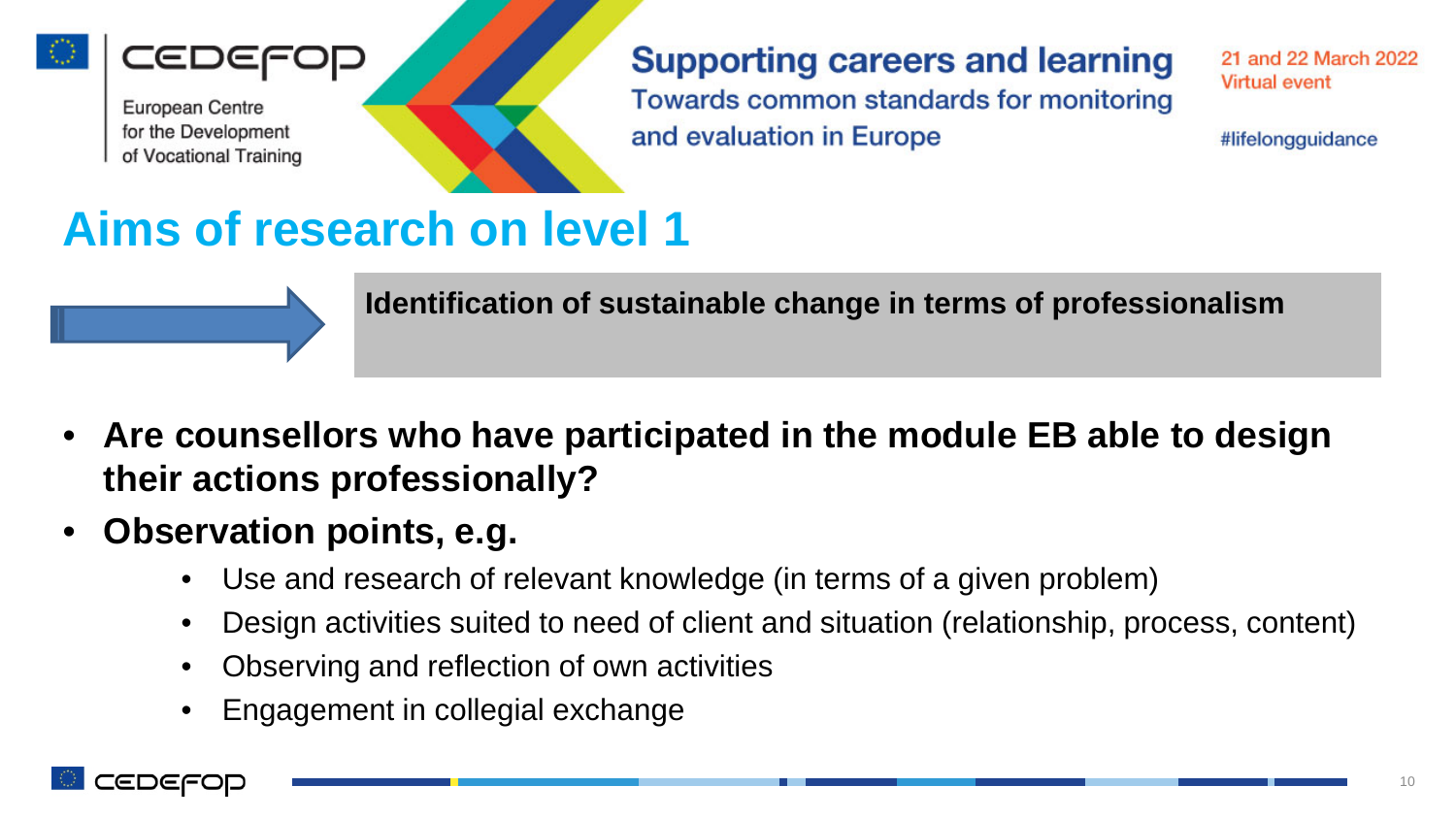



#### **Supporting careers and learning** Towards common standards for monitoring and evaluation in Europe

21 and 22 March 2022 **Virtual event** 

#lifelongguidance

### **Aims of research on level 2**



**Are practitioners able to carry out the counselling process, and specifically the interaction with the customer, competently?**

#### **Observation points:**

- **Guidance process is appropriate to clients needs**
- **Intervention identifies/builds upon current situation**
- **Strengths and resources are fostered and used**
- **Knowledge/ information is used and enlarged**
- **Solutions and actions are developed with the customer**

CEDEFOD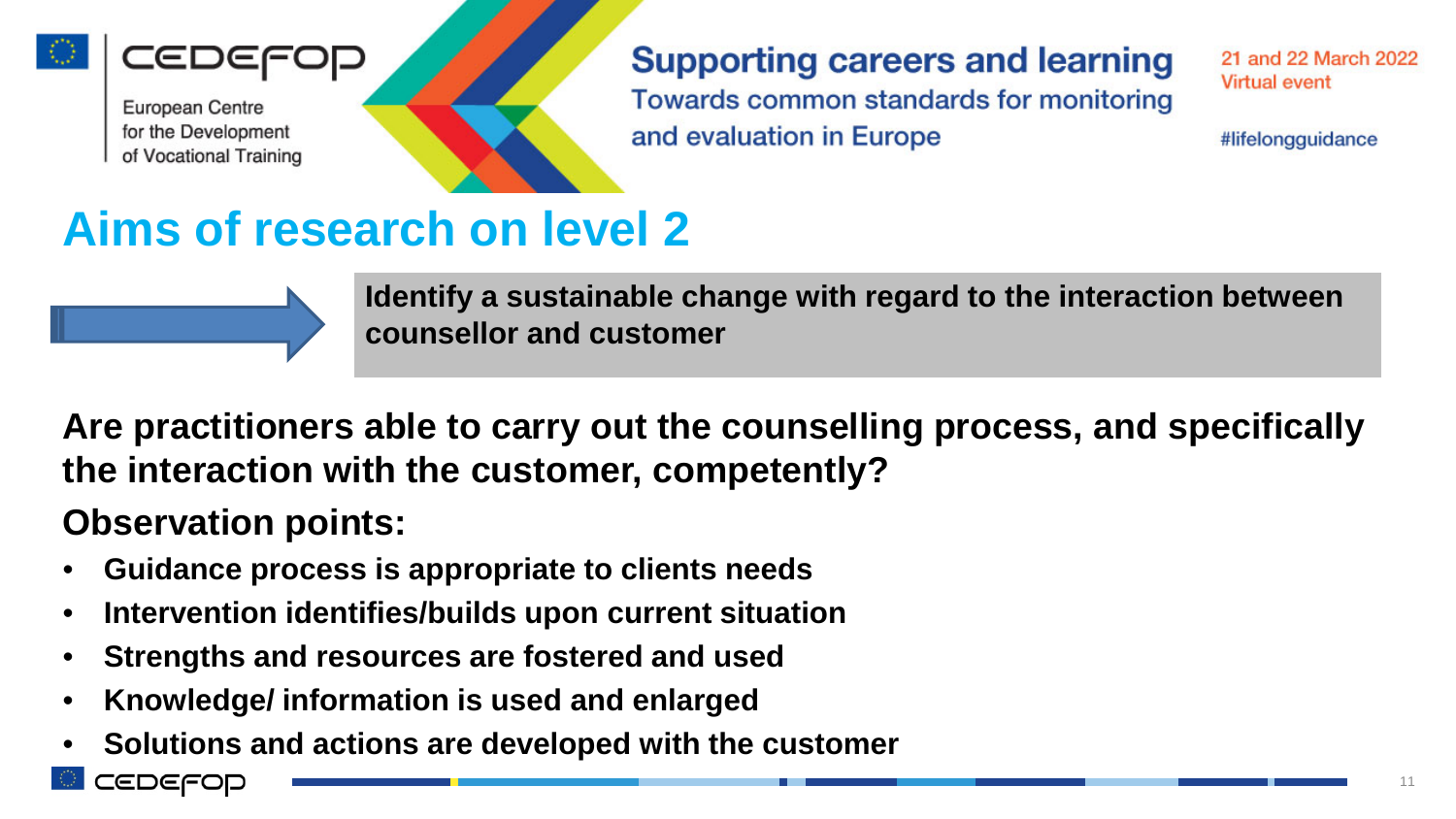



#### **Supporting careers and learning** Towards common standards for monitoring

21 and 22 March 2022 **Virtual event** 

#lifelongguidance

### **Aims of research on level 3**



**The research aim in stage three is to investigate the outcome on customers: direct outputs and longer-term outcomes**

and evaluation in Europe

**In particular, the following questions will be investigated:**

- **Intra-individual outcomes and learning/behavioural outcomes that can be identified (individual level)**
- **Outcomes that can be determined in relation to the training or labour market situation (longer-term outcomes, economic outcomes) (economic or social level)**

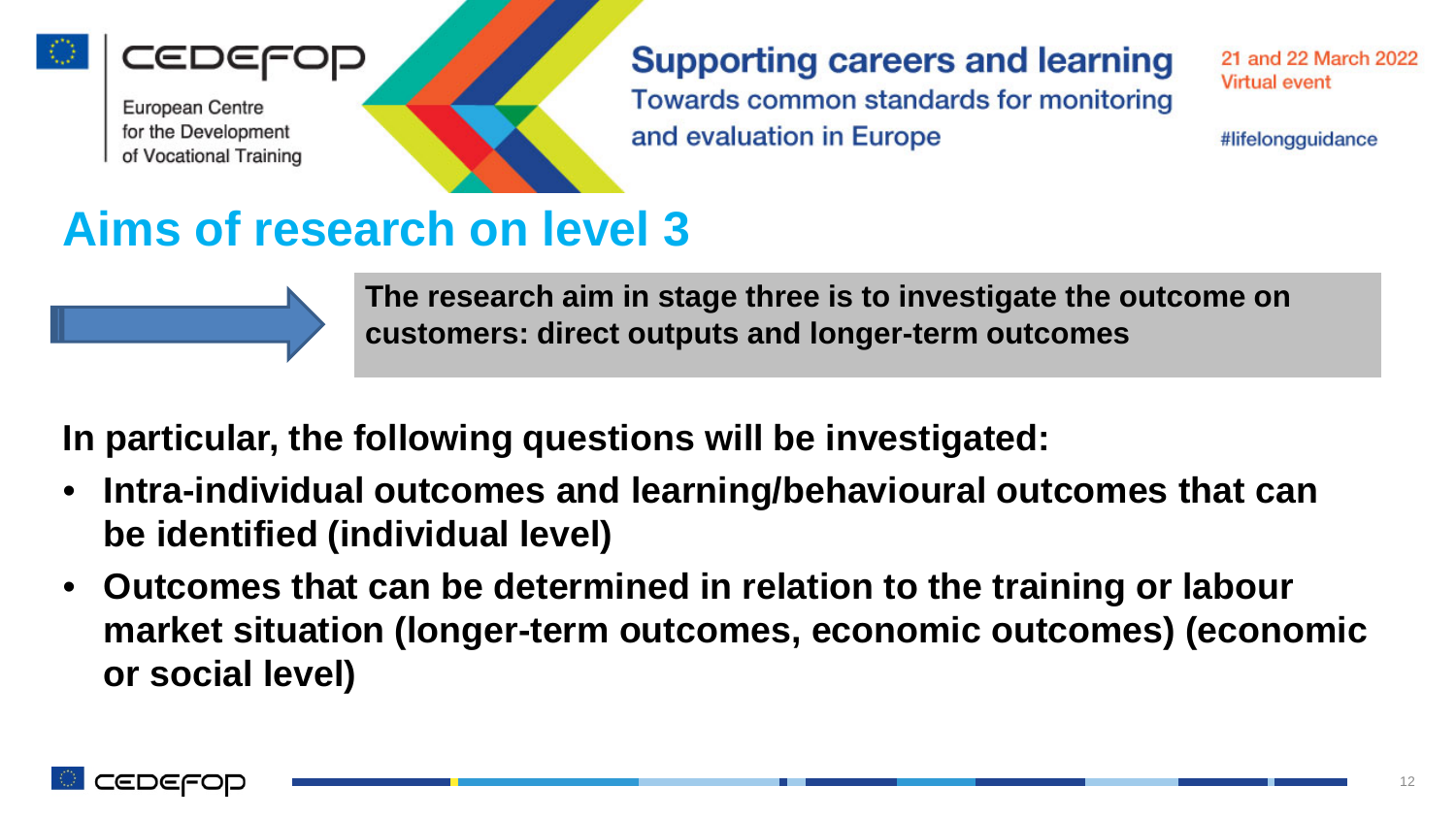



#### **Supporting careers and learning** Towards common standards for monitoring

and evaluation in Europe

21 and 22 March 2022 **Virtual event** 

#lifelongguidance

### **Aims of research on level 3**



**The research aim in stage three is to investigate the outcome on customers: direct outputs and longer-term outcomes**

- **Methodologically, the implementation by questioning (pre-post) or the evaluation of statistical data on the changes after the completion of counselling is necessary, including control groups.**
- **For this, different criteria and methodological requirements should be applied from different disciplines**
- **While pedagogical- and psychological-oriented outcome research primarily examines customers' internal changes (especially the change in competences relevant to career choices)**
- **Studies using econometric models and research methods examine medium- and long-term outcomes like educational outcomes: participation in continuing education after counselling and its costs and disbursements; acquisition, as in faster transition to training or employment; or social outcomes, such as reduction of transfer payments**

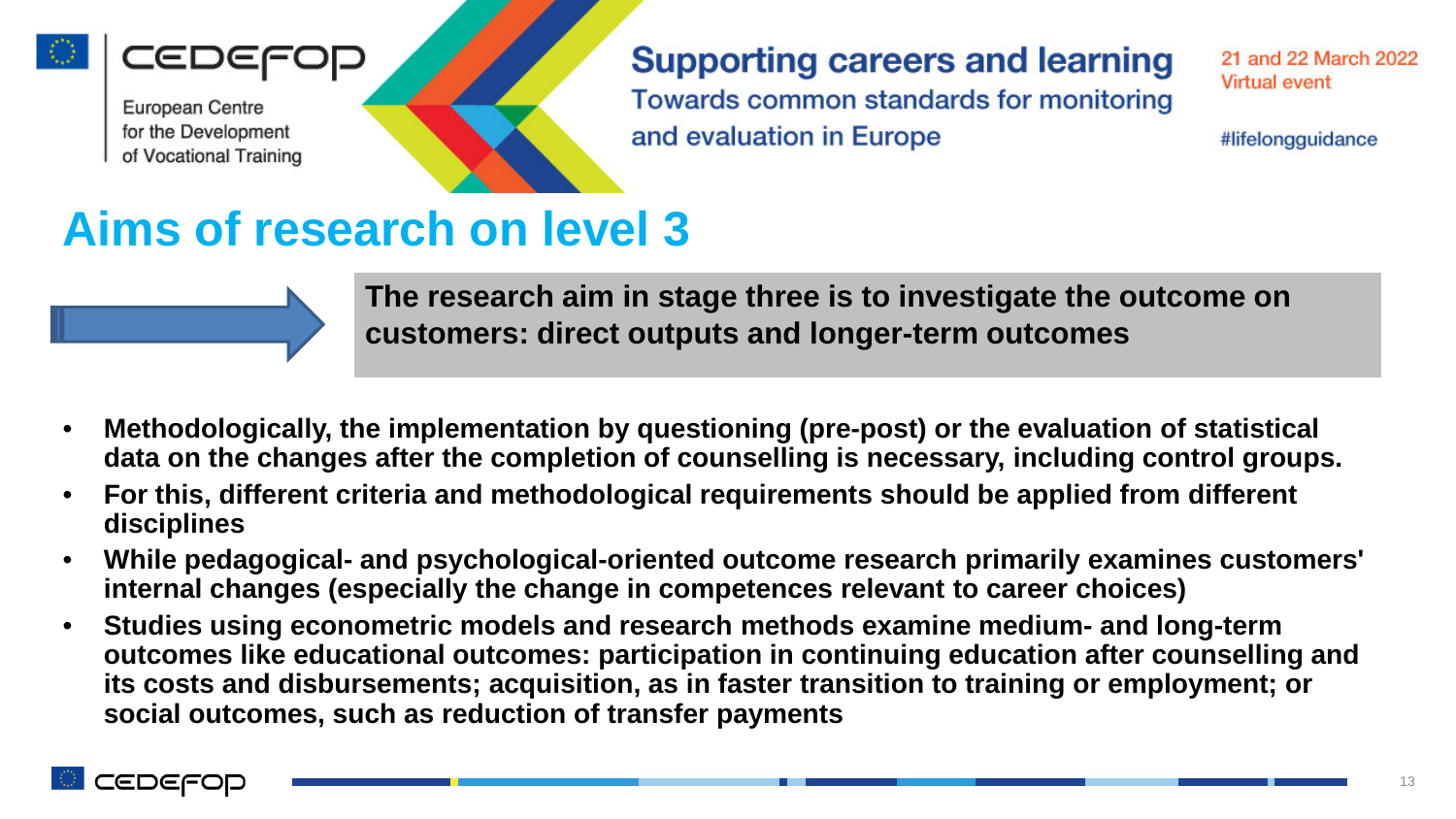

**Supporting careers and learning** Towards common standards for monitoring and evaluation in Europe

21 and 22 March 2022 **Virtual event** 

#lifelongguidance

### **Methodology for research on level 3**

- **For research conducted at level three, a quasi-experimental design will be chosen.**
- **This shall include a random selection of a representative number of local agencies, and for each of a defined number of counselling professionals**
- **For each professional, a relevant number of customer cases will be examined. With each customer, a survey is conducted at the beginning of the counselling process (t1), in the course of the process, e.g. after six weeks (t2), and subsequently, e.g. after 3 months (t3)**
- **Data on the counselling professionals regarding participation in qualification and further training are recorded so that this information can be considered in the statistical evaluation**
- **From the electronic customer tracking data (IT system for collecting customer and process data), information can be derived on the customer's whereabouts (training, employment), among other details**

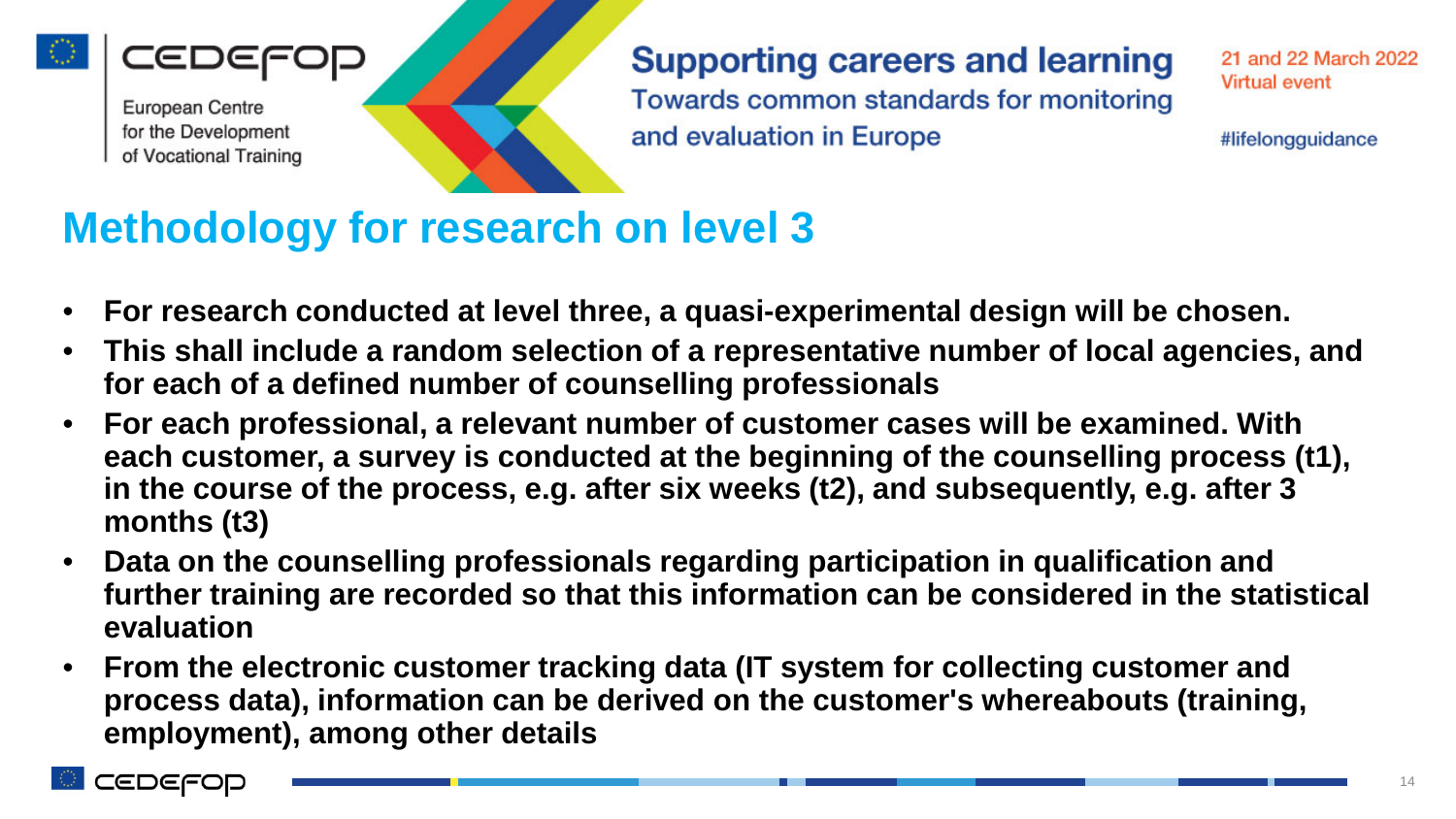

**Supporting careers and learning** Towards common standards for monitoring and evaluation in Europe

21 and 22 March 2022 **Virtual event** 

#lifelongguidance

# **Conclusion**

- **The evaluation model presented can be a step toward a monitoring with strong links to professional development**
- **Measures focusing on quantitative outcomes will be supported by more qualitative measures**
- **A careful development of quantitative methodology can build ground for improving monitoring approaches**
- **In German context the link between Quality and Professionalisation and monitoring is important for the overall development of the field**